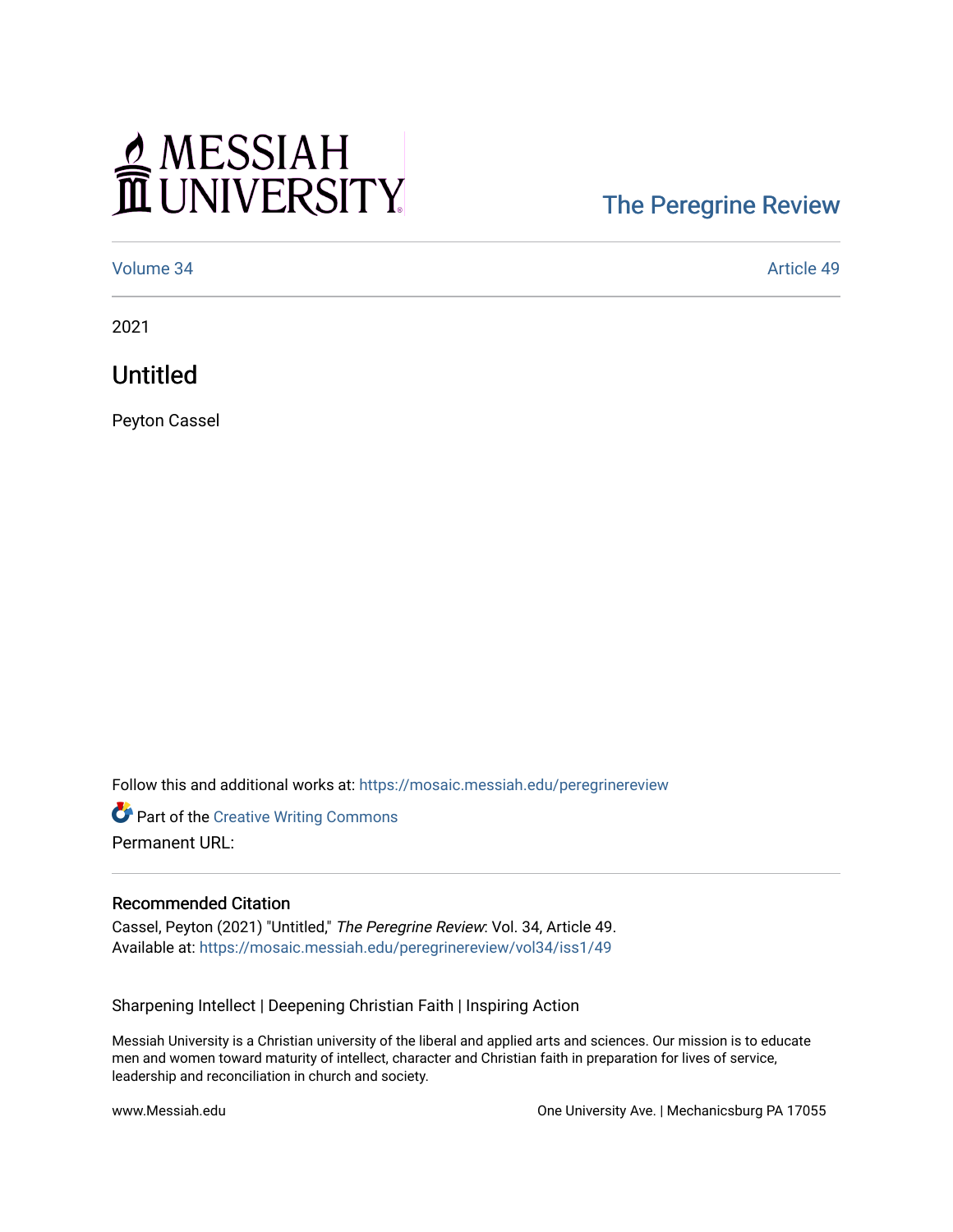## Untitled

1

Peyton Cassel

I had just finished crying and was curled up on the end of the couch in my empty apartment when my grandmother called. She sounded impossibly calm and happy, which infuriated a selfish part of me. There wasn't anything about my current situation that I wanted to be positive about. A friend of mine had made a careless decision, and because of her I was locked up indefinitely on the other side of campus.

"Think of it this way," my grandmother told me. "You're living through history."

While her comment was not untrue, it also was not comforting. My only consolation was that I did not, in fact, have "The Big Sick" as my boyfriend so eloquently put it. This did not make my current situation feel any less unfair, however.

It sounds so dramatic, the word "isolation." Reminds me of dark prison walls or lonely icebergs floating in the South Pacific Ocean. But isolation doesn't have to be as grand as all that. I understood this the first night I spent in that empty apartment. Faded inspirational posters hung on the walls in odd places, almost like an afterthought—one above the bathroom light switch, another behind the kitchen sink. The four extra empty beds and chairs seemed to mock me and my incapability to utilize them all. I shut the second bedroom door so that the bunk beds would stop silently laughing at me. Placing my single water bottle in the massive refrigerator had an almost comical feeling as well.

The loneliest part of it all isn't avoiding the windows (it becomes depressing to watch people walk by), or the detached knock on the door (that's how you know the food has come), or even the routine FaceTime calls with friends or family (they always bring up a wish for hugs, which of course, you can't have). Rather, it's that moment when you get into bed in that massive, empty room or crash on the couch in the living area for a change of scenery. You lie there, eyes trained on the ceiling, and listen.

Sometimes, it's unbearably quiet. The hum of the old refrigerator eventually becomes a replacement for the sound of human breathing. Other times, you hear people laughing and blasting music as they drive down the street. That, you know, is the sound of life carrying on outside the white walls of the apartment. You lie there and think about how you're missing the season change, and all the dinner conversations, and doing homework on a blanket in the sun. You go to bed telling yourself to wait just one more day. Then you do it again. And again. 2

My grandmother placed a warm hand on my shoulder. "A lot of memories in this old house."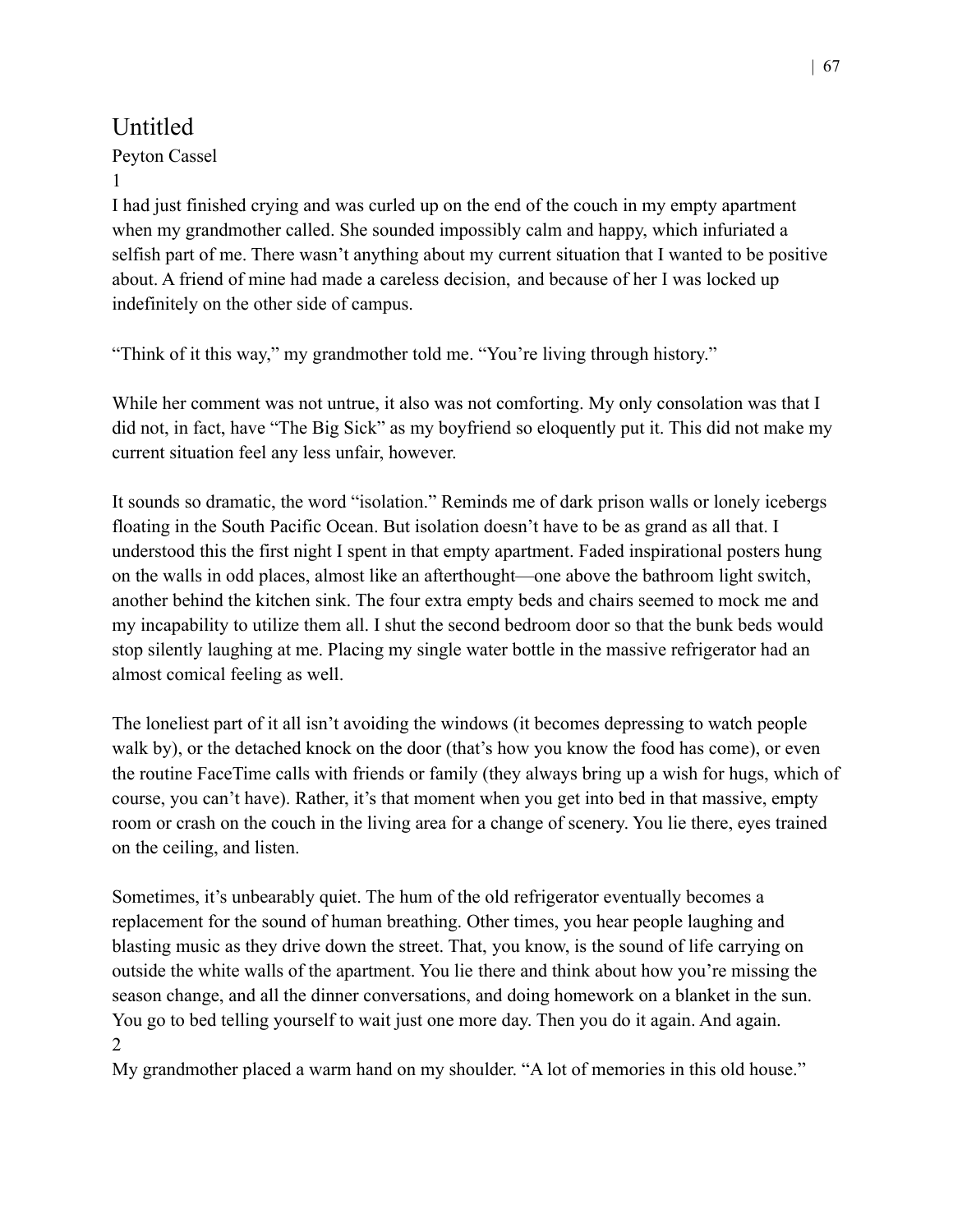I nodded but didn't turn. She moved to sit down beside me, pushing aside one of the moving boxes to make room.

After a moment of silence, she spoke. "Your great-grandfather never threw a thing away in his life. Chalk it up to his living through the Great Depression or just being plain stubborn. Everything important he ever saved is in here."

"Everything in here is important?" I echoed skeptically, surveying the room full of exploding boxes.

She chuckled. "To him," she amended.

I allowed a small smile at this and rested my head on her shoulder, thinking back on the first half of day.

It was the weekend before my great-grandfather's funeral, and it was raining. Not the sad kind of rain that you see in movies all the time. It was more like the gentle, steady kind that slowly washes away drawings of chalk from the sidewalk. Clumps of mud clung to my boots on the hike up to his house, weighing me down. When I reached the front porch, I kicked off my shoes, proceeding in damp socks. Inside, the house still smelled faintly of him, like dill pickles and tractor dust.

Light filtered into the cramped kitchen, illuminating the yellowed tile floor, the refrigerator with its homemade magnets, and the crooked table, its third leg propped up by a brick. I traced the grain on the tabletop with a certain fondness, recalling the meals and laughter that had been spilled there. Strange how everything looked and felt the same, despite him being gone.

I moved past the kitchen slowly, drinking in each familiar detail: the living room with its well-worn chairs and knitted blankets, the leaning staircase, and the last of the three bedrooms at the end of the hall. Just like the rest of the house, his bedroom looked the same. The clutter on top of his sturdy, wooden dresser and the quilted blanket on his bed remained untouched.

I threw myself down on the carpet, careful to avoid the spread of moving boxes around me. They looked menacing like that, items spilling out over the sides. There was an absurd amount of stuff that my grandfather had collected over the years, random items of little value. I rolled up my sleeves and opened the box closest to me. Dust floated up in an exasperated puff. I sneezed. This was going to take a while. It was a dirty and slow process, and I was interrupted and joined by various family members. By the time we finished sorting through everything, the sun had long since shifted positions in the sky.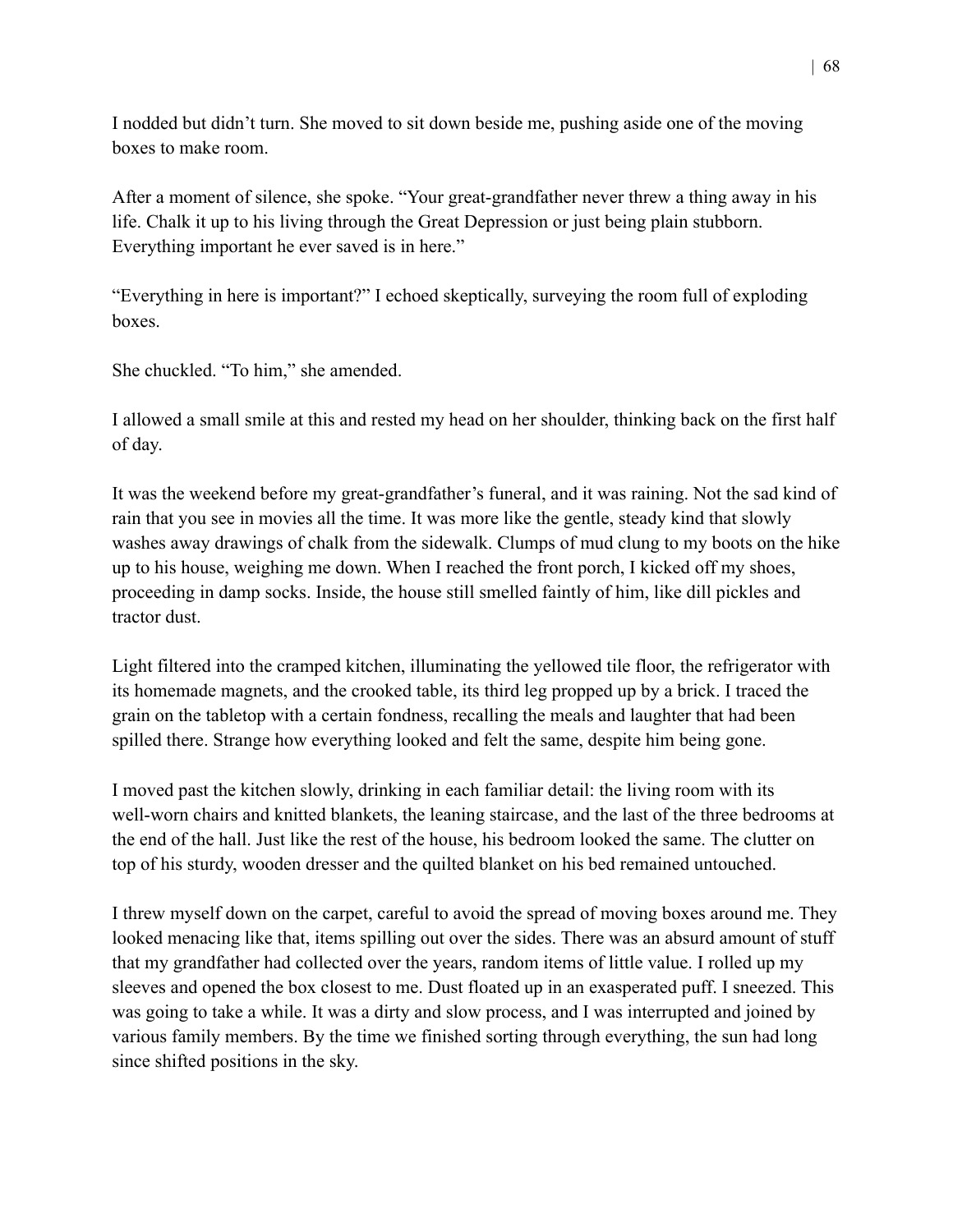"Take a look at this," I said, holding a swath of bright blue fabric to the light.

On the floor lay a random spread of my favorite items: an assortment of notebooks, a pocket watch with a missing minute hand, a blue kimono, and a beaten leather wallet. The notebooks were filled with indecipherable sketches and records of plane coordinates. The watch was of no significant value other than its ironic lack of ability to tell time. The kimono was tacky and thin, patterned with golden intertwining dragons. I had never seen him wear anything like it before. He had been a farmer, a "salt of the earth" kind of man. The bright fabric looked bizarre and out of place in his simple home.

She laughed at the face I made. "Probably a souvenir he picked up overseas," she suggested. I placed the robe back down gently.

His wallet was what interested me the most. When it unfolded, a roll of pictures fell out, revealing a long strip of black and white photos—one of a young woman with striking eyes, one of a boy cradling a harmonica, and another of a group of half-naked men, their ribs pushing painfully through their sun-browned skin, faces shadowed by their woven straw hats. I had no relation to any of these people, no way to find out who they were, or even if they were still alive. Yet these were snapshots of his memories, and I liked to try imagining them as real people through his eyes.

The picture that held my attention was of the young woman. She seemed familiar to me in a strange way. I felt as though I knew the color of her eyes, the shape of her nose, the curve of her smile. It dawned on me that I was seeing traces of my own face in this picture.

"Who's this?" I asked.

My grandmother smiled when she saw what I was looking at. "That's my mother. Actually, that's the very same picture your great-grandfather carried with him when he went overseas."

"He must have missed her terribly," I commented, inspecting the many-times-folded-over picture.

She sighed. "He kept a diary that he wrote in every day to her. I've never known two people more in love."

I stared at the little picture that had given him hope all those years ago. I liked to imagine him asleep in his hammock on a ship, rocking gently in the waves of the Atlantic. The lamp he snuck from the galley would be tucked under his arm for when he woke in the middle of the night. Restless, he would pull out his wallet to gaze at her. The light from the lamp cast a warm glow